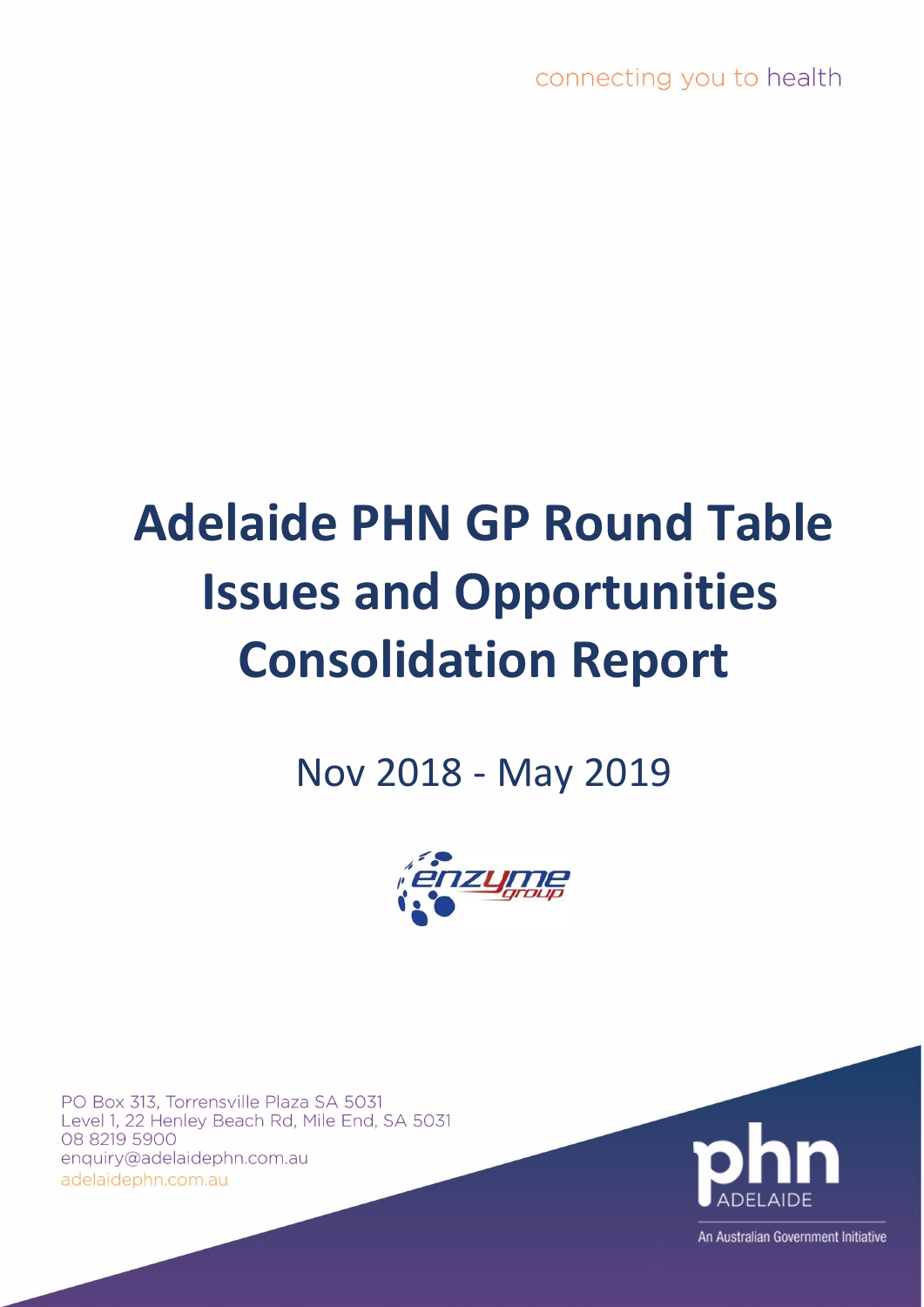# **1 Introduction**

This report documents the outputs of Adelaide PHN's GP Round Table Issues and Opportunities Workshops. The workshops focussed on the Issues and Opportunities to achieve a successful and productive working relationship between Adelaide PHN and GPs, for better health outcomes.

The study included three Issues and Opportunities Workshops and a Consolidation Workshop, which were facilitated by Brett Haly from Enzyme.

# **2 Objectives**

The Objectives of the GP Round Table Issues and Opportunities workshops were to:

- Bring everyone to a common understanding of the background and current situation;
- Identify and prioritise the Issues, Opportunities and Critical Success Factors involved in reaching a successful and productive working relationship for better health outcomes;
- Challenge the status quo and stimulate thinking;
- Identify and agree a set of next steps for success.

# **3 Participants**

The GP Roundtable study included three workshops. Participants for each are represented below:

| Workshop                        | <b>Participants</b> |
|---------------------------------|---------------------|
| 21 <sup>st</sup> November, 2018 | 16                  |
| 19th March, 2019                | 8                   |
| 8 <sup>th</sup> May, 2019       | 12                  |
| <b>Total</b>                    | 36                  |

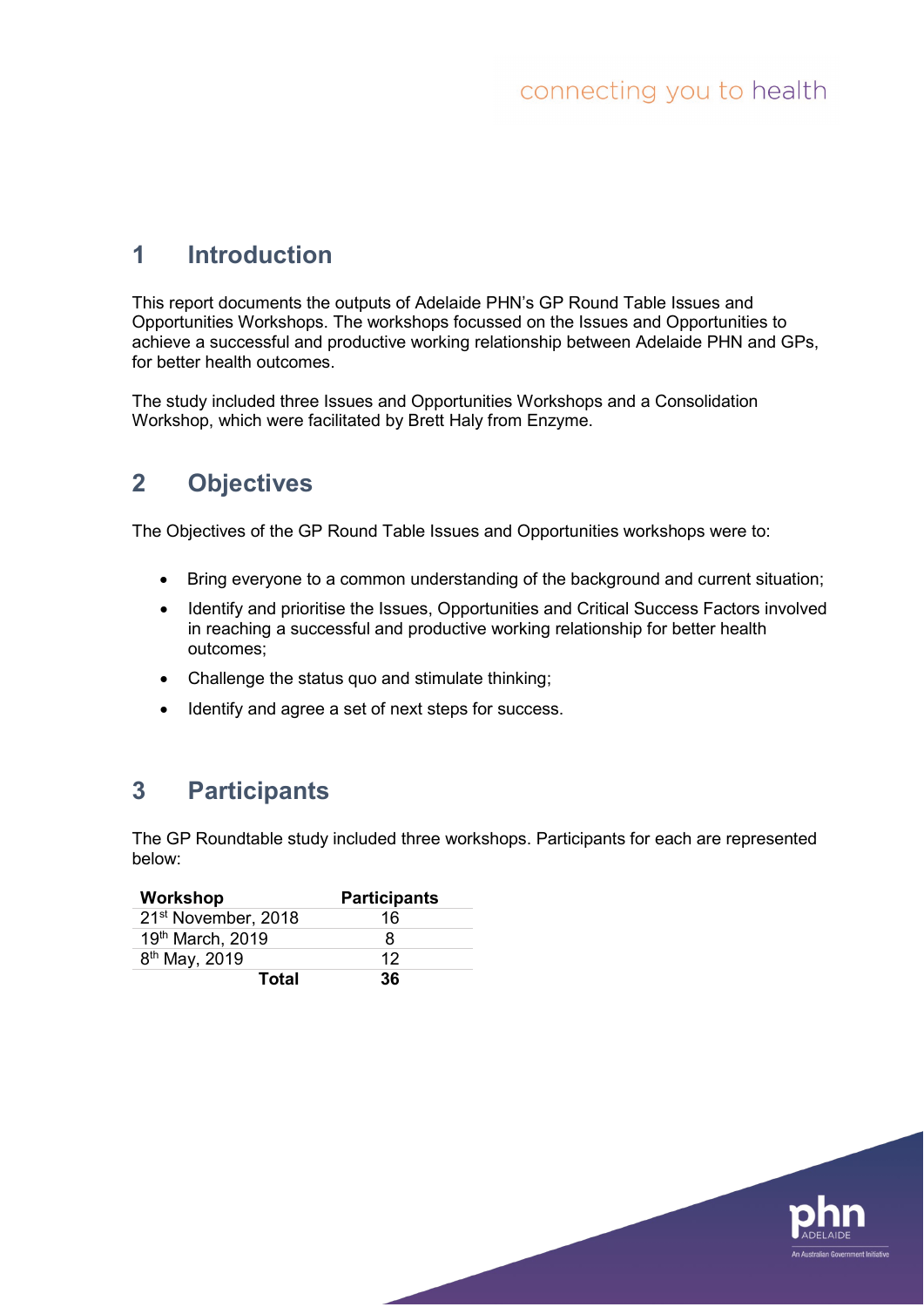# **4 Issues and Opportunities**

# **4.1 Consolidated Affinity Diagram**

A consolidated affinity diagram was built using the headings from the three GP Round Table Issues and Opportunities Workshops. The affinity diagrams from each individual session which provide the detailed meaning behind each heading (indicated by letters in brackets) are located in the Appendix from Page 11.

In A below, the numbers refer to the following:

| 84              | The raw score given to the Issue / Opportunity by the workshop participants.<br>It is arrived at by adding the totals from the individual session headings (the<br>dot vote scores).                                               |
|-----------------|------------------------------------------------------------------------------------------------------------------------------------------------------------------------------------------------------------------------------------|
| 3.4             | The average of the Current Performance figures by the workshop<br>participants. During the workshop the participants were asked to indicate the<br>Current Performance of how well each Issue / Opportunity is being<br>addressed. |
| <b>Workshop</b> | The particular workshop the heading came from:<br>Nov 18 – workshop held on $21st$ November 2018<br><b>March 19</b> – workshop held on $19th$ March 2019<br><b>May 19</b> – workshop held on $8th$ May 2019                        |

| $\mathsf{A}$ | <b>Lack of awareness of what</b><br><b>Adelaide PHN does</b>               | 84                | 3.4                |               |
|--------------|----------------------------------------------------------------------------|-------------------|--------------------|---------------|
|              |                                                                            | <b>Importance</b> | <b>Performance</b> | W'shop        |
|              | • Lack of understanding of what Adelaide<br>PHN does by grass root GPs (A) | 46                | 2.9                | <b>Nov 18</b> |
| $\bullet$    | Greater understanding of Adelaide PHN<br>functions and capacity (D)        | 20                | 3.4                | March 19      |
|              | • Lack of awareness of what Adelaide<br>PHN does (A)                       | 18                | 4.0                | May 19        |

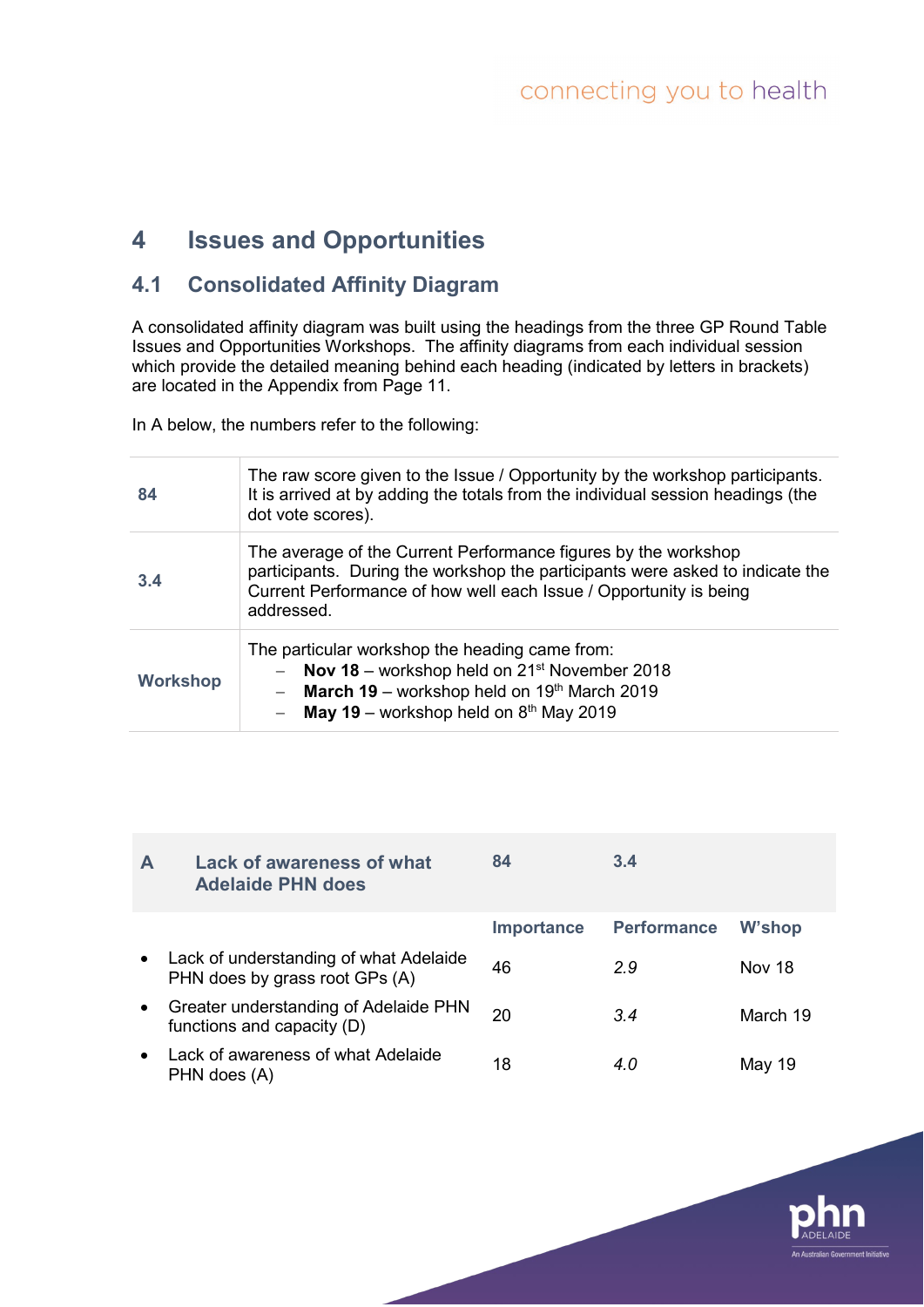| B                      | <b>Lack of communication and</b><br>trust between Adelaide PHN<br>and general practice                                                                                                                                         | 88                                 | 3.6                                            |                                                         |
|------------------------|--------------------------------------------------------------------------------------------------------------------------------------------------------------------------------------------------------------------------------|------------------------------------|------------------------------------------------|---------------------------------------------------------|
| $\bullet$<br>$\bullet$ | Lack of confidence and trust (B)<br>Adelaide PHN and general practice<br>communication (G)<br>Lack of collaboration to achieve a<br>common goal (A)<br>Lack of communication between<br>Adelaide PHN and general practices (F) | Importance<br>32<br>20<br>18<br>18 | <b>Performance</b><br>3.6<br>4.2<br>3.0<br>3.4 | W'shop<br>Nov 18<br>Nov 18<br>March 19<br><b>May 19</b> |
| $\mathbf C$            | <b>Advocate, facilitate and</b><br>prioritise for general practice<br>needs                                                                                                                                                    | 64                                 | 3.3                                            |                                                         |
|                        | Advocacy and facilitation (H)<br>Federal and State government<br>advocacy (I)<br>Prioritising funding for general practice<br>(B)                                                                                              | Importance<br>12<br>6<br>46        | <b>Performance</b><br>3.6<br>3.1<br>3.1        | W'shop<br>Nov 18<br>March 19<br><b>May 19</b>           |
| D                      | Use of technology and data for<br>better outcomes                                                                                                                                                                              | 48                                 | 3.6                                            |                                                         |
|                        | Advocating IT innovation (C)<br>Use of technology and data for better<br>health outcomes (F)                                                                                                                                   | Importance<br>30<br>18             | Performance<br>2.6<br>5.1                      | W'shop<br>Nov 18<br>March 19                            |

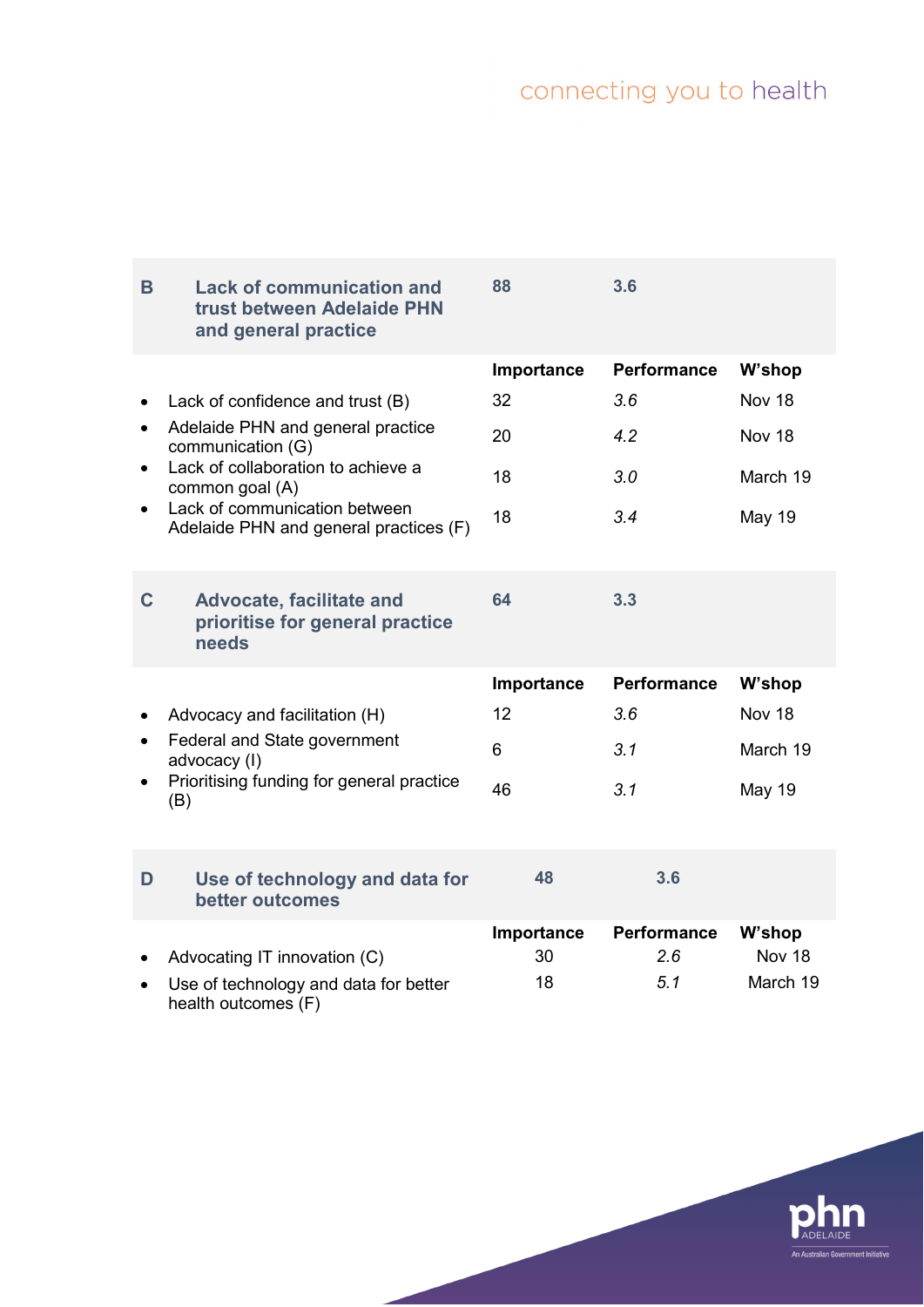| Е         | <b>Lack of collaboration and poor</b><br>relationships between primary<br>and acute     | 126        | 2.9                |               |
|-----------|-----------------------------------------------------------------------------------------|------------|--------------------|---------------|
|           |                                                                                         | Importance | <b>Performance</b> | W'shop        |
|           | Lack of collaboration between primary<br>and secondary care (D)                         | 68         | 2.5                | Nov 18        |
|           | Poor relationship between acute and<br>primary care (E)                                 | 42         | 2.7                | March 19      |
| $\bullet$ | Poor communication between primary<br>and acute including accountability (G)            | 16         | 3.6                | <b>May 19</b> |
| F         | <b>Education, training and</b><br>business support for GP<br>practices                  | 114        | 4.4                |               |
|           |                                                                                         | Importance | <b>Performance</b> | W'shop        |
|           | Education and training (F)                                                              | 28         | 5.5                | <b>Nov 18</b> |
| $\bullet$ | Building workforce capacity (G)                                                         | 16         | 4.1                | March 19      |
|           | Education and training for general                                                      | 42         | 4.2                | <b>May 19</b> |
|           | practices (D)                                                                           |            |                    |               |
| ٠         | General practice business support (E)                                                   | 28         | 3.5                | <b>May 19</b> |
|           |                                                                                         |            |                    |               |
| G         | <b>Disruption for innovation and</b><br>improvement                                     | 62         | 2.3                |               |
|           |                                                                                         | Importance | Performance        | W'shop        |
|           | Disruption and innovation (E)                                                           | 52         | 2.6                | <b>Nov 18</b> |
|           | Sharing success stories for<br>improvement (B)                                          | 10         | 1.8                | March 19      |
|           |                                                                                         | 98         | 3.5                |               |
| н         | <b>Difficulty accessing mental</b><br>health services and other<br>specialised services |            |                    |               |
|           |                                                                                         | Importance | <b>Performance</b> | W'shop        |
|           | Difficulty in accessing quality mental<br>health services (C)                           | 40         | 3.4                | March 19      |
|           | Access to specific services (H)                                                         | 10         | 4.2                | March 19      |
|           | Unclear mental health pathways and<br>long waits (C)                                    | 30         | 4.0                | <b>May 19</b> |
|           | Funding for specialised services (H)                                                    | 18         | 2.6                | May 19        |

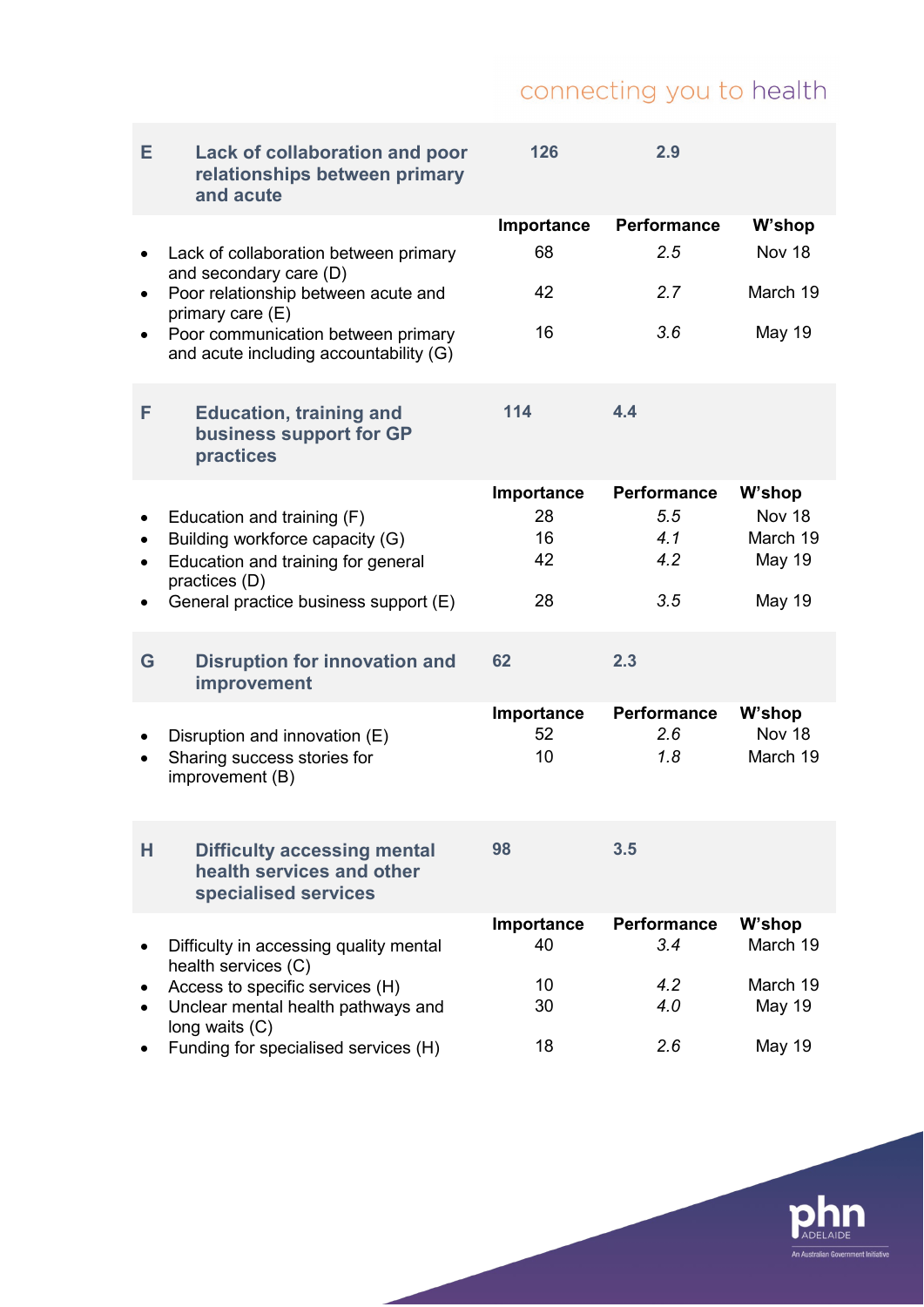### **4.2 Critical Issues and Opportunities Charts - Consolidated**



#### *Hierarchy of Issues / Opportunities - Overall*

The most important Issue / Opportunity is set to 100% and the remaining expressed relative to the most important. As can be seen in the above chart the most important Issue / Opportunity is 'Lack of collaboration / poor relationships between primary and acute'.

#### *Issues / Opportunities Performance - Overall*



One of the OptionFinder® votes was Current Performance, where the Participants were asked to indicate the Current Performance of how well each Issue / Opportunity is being addressed. The consolidated outcome is shown in the above Chart

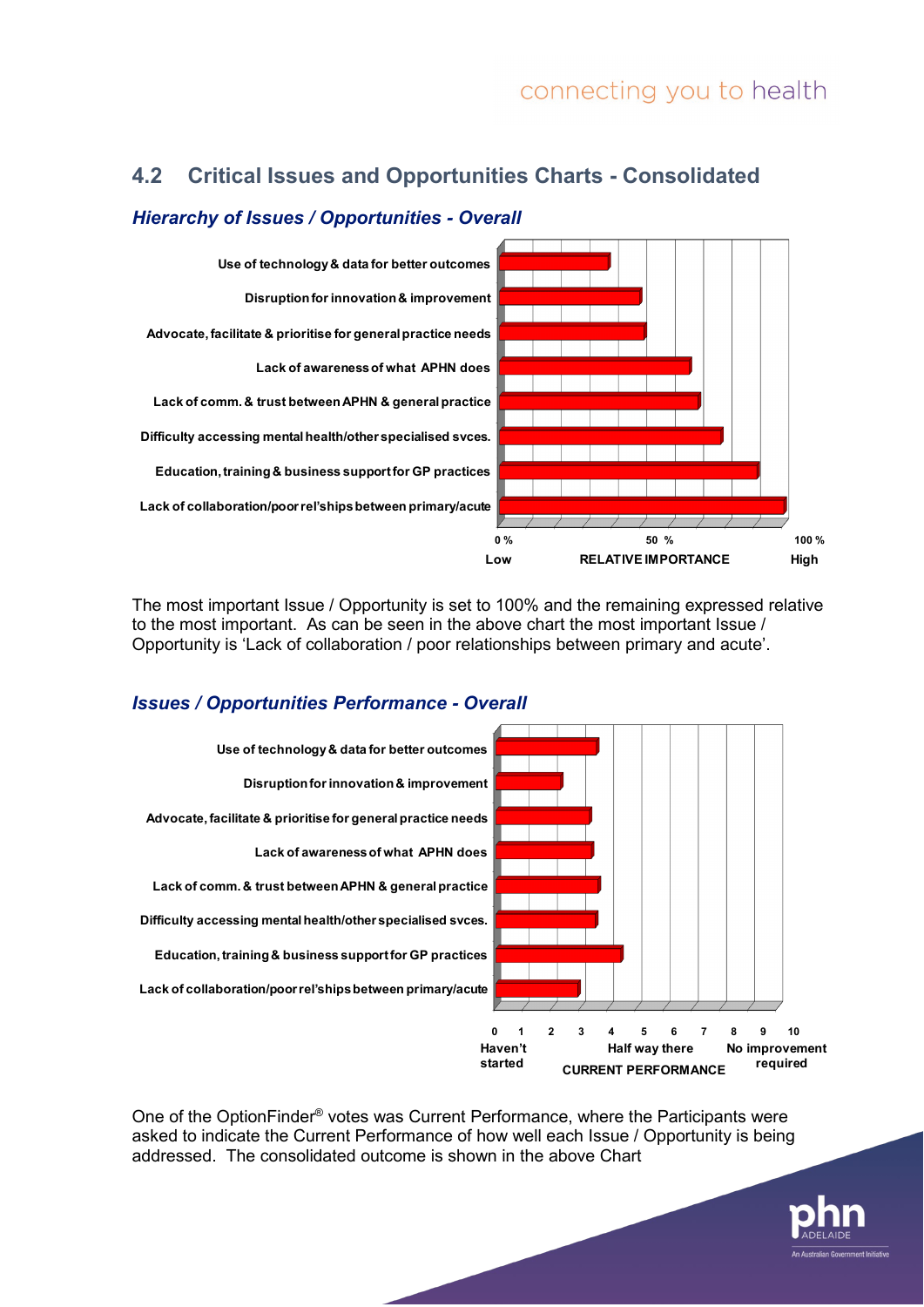

#### *Issues / Opportunities Pareto - Overall*

The Pareto Chart is calculated by adding together the scores for all Issues / Opportunities and then expressing each as a percentage of the total. It helps to identify the few Issues / Opportunities that constitute the majority of the weight of importance.

*The above consolidated Pareto chart shows that approximately 75% of the total weight is coming from five Issues and Opportunities:*

- *E – Lack of collaboration and poor relationships between primary and acute;*
- *F – Education, training and business support for GP practices;*
- *H – Difficulty accessing mental health services and other specialised services;*
- *B – Lack of communication and trust between APHN and general practice and*
- *A – Lack of awareness of what APHN does.*

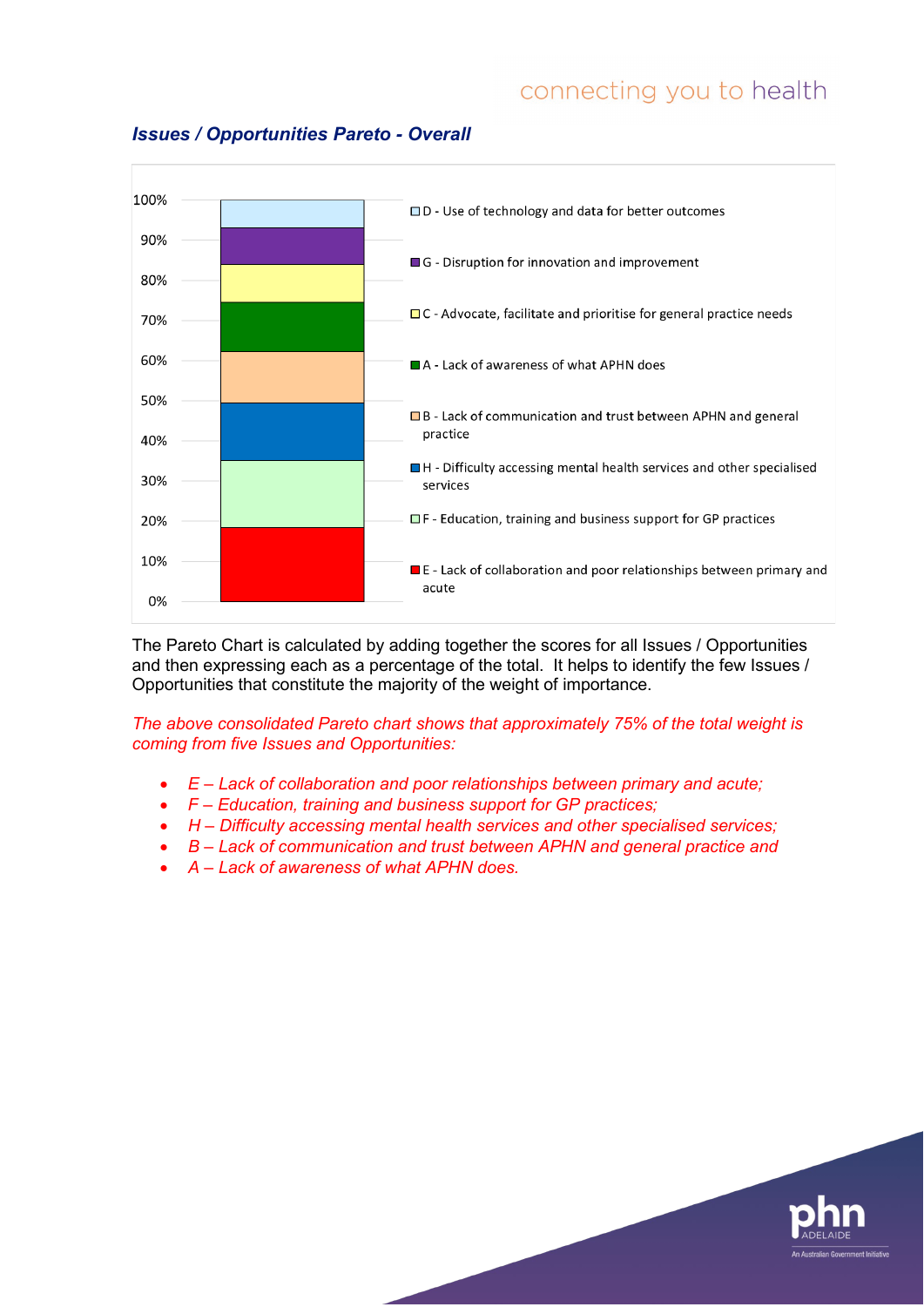# **4.3 Issues and Opportunities Charts - Consolidated**

These tables form the basis of the Charts which are to be found on the preceding pages.

In the table below *'Lack of collaboration and poor relationships between primary and acute''* received a raw score of 126, making it the highest scoring Issue/ Opportunity and the most important. The top scoring Issue/ Opportunity is set to 100% and the remaining items expressed relative to that in terms of importance.

|   |                                                                               | <b>Raw Score</b> |
|---|-------------------------------------------------------------------------------|------------------|
| E | Lack of collaboration and poor relationships between primary and<br>acute     | 126              |
| F | Education, training and business support for GP practices                     | 114              |
| н | Difficulty accessing mental health services and other specialised<br>services | 98               |
| в | Lack of communication and trust between APHN and general practice             | 88               |
| A | Lack of awareness of what APHN does                                           | 84               |
| C | Advocate, facilitate and prioritise for general practice needs                | 64               |
| G | Disruption for innovation and improvement                                     | 62               |
| D | Use of technology and data for better outcomes                                | 48               |
|   | <b>Total</b>                                                                  | 684              |

The Pareto Columns in the table below show the impact of each Issue/ Opportunity as a percentage of the total.

|   |                                                                               | <b>Normalise</b> | Perf. | <b>Pareto</b> |      |
|---|-------------------------------------------------------------------------------|------------------|-------|---------------|------|
|   |                                                                               |                  |       | %             | Cum% |
| E | Lack of collaboration and poor<br>relationships between primary and acute     | 100              | 2.9   | 18%           | 18%  |
| F | Education, training and business support<br>for GP practices                  | 90               | 4.4   | 17%           | 35%  |
| H | Difficulty accessing mental health<br>services and other specialised services | 78               | 3.5   | 14%           | 49%  |
| B | Lack of communication and trust between<br>APHN and general practice          | 70               | 3.6   | 13%           | 62%  |
| A | Lack of awareness of what APHN does                                           | 67               | 3.4   | 12%           | 75%  |
| C | Advocate, facilitate and prioritise for<br>general practice needs             | 51               | 3.3   | 9%            | 84%  |
| G | Disruption for innovation and<br>improvement                                  | 49               | 2.3   | 9%            | 93%  |
| D | Use of technology and data for better<br>outcomes                             | 38               | 3.6   | 7%            | 100% |

\*The Pareto figures have been rounded to the nearest whole number

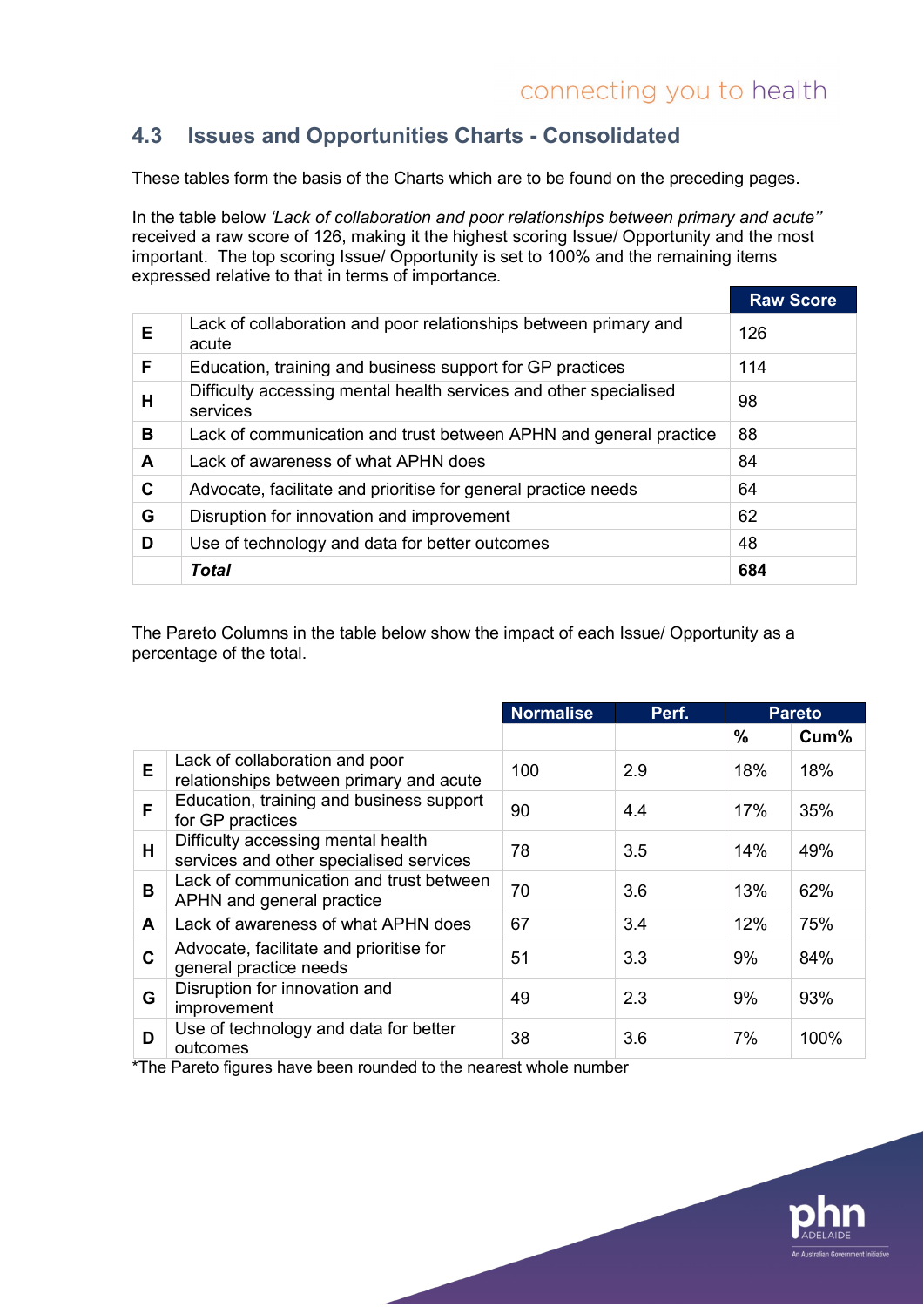# **APPENDIX A – Affinity Diagrams**

Following are the affinity diagrams from the three GP Roundtable workshops.

#### **Workshop 1 – 21st November 2018**

Participants individually brainstormed the Issues and Opportunities involved in reaching a successful and productive working relationship between Adelaide PHN and GPs, for better health outcomes. They then selected up to 6 of the most important, transcribing them onto white Stikki notes (one Issue / Opportunity per sticker). The Stikkis were then placed on a wall in theme sets, and the group developed headings for each of the sets. The affinity diagram method of combining and synthesising associated ideas was used to identify the Issues and Opportunities as follows:

#### *A Lack of understanding of what Adelaide PHN does by grass roots GPs*

- Put GPs first and foremost in primary care
- Decisions are too high level need decisions for support immediately
- Relevance what is the value add
- Small amount of funding for general practice support
- The need for PHN to show true **value** to GPs: financial; clinical
- Flexible fund for general practice to help support with immediate problems **quickly**
- GPs have lack of understanding of what Adelaide PHN actually is / does
- History  $\rightarrow$  (Divisions; Medicare Locals; PHNs)  $\rightarrow$  This was GP money
- What Adelaide PHN do?
- GP's perceptions about whether Adelaide PHN is useful or can be useful
- The fact that most GPs haven't a clue about your services
- Unhappy / territorial. GPs from previous Divisions, Medicare Locals
- Poor understanding of services provided by Adelaide PHN

#### *B Lack of confidence and trust*

- Foster respect and trust, such that data can be shared for patient benefit
- Creating a trustworthy relationship between PHN and GPs
- Willingness to work with others trust!
- Developing trust in Adelaide PHN to enable better interaction
- Confidence and trust
- Confidence and trust in Adelaide PHN
- Government programs cycle they come and go; starting and stopping programs can be damaging

#### *C Advocating for I.T. innovation*

- Safe scripts make it happen!
- Polypharmacy I'care is the ideal place to monitor and limit polypharmacy

n Government Initiative

- Digital prescribing
- Help with clinical software, letter templates
- Support practice admin and nurses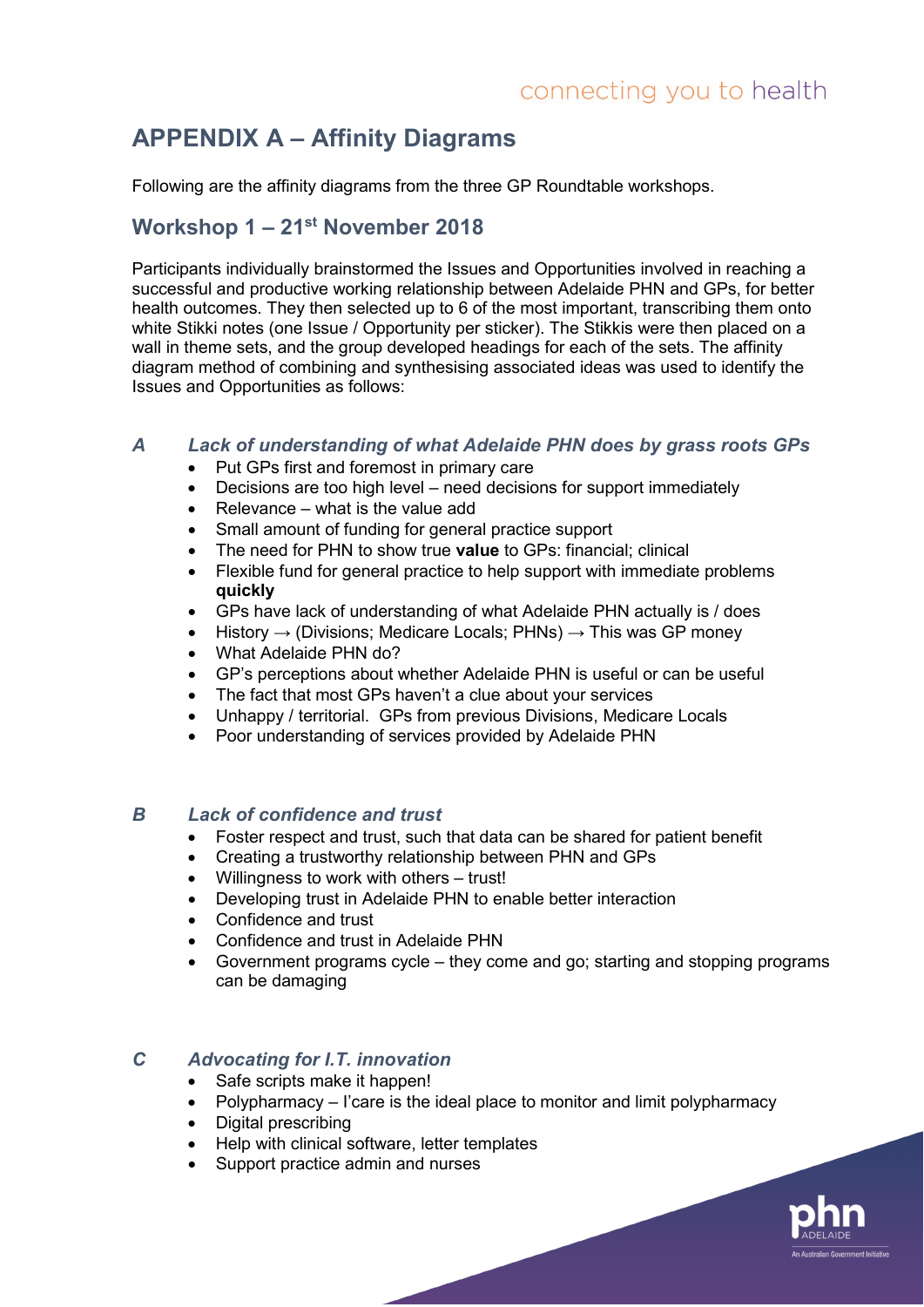#### *D Lack of collaboration between primary and secondary care*

- Primary care ED: many ED; presentations could be rapidly managed in I'care setting
- The need for a **common vision** for primary and secondary care stakeholders
- The need for a more integrated and better connected primary and secondary care interface
- Medicine vs. compliance
- Lack of access to services especially in public sector (for patients)
- Communication with: Adelaide PHN GP; GP Adelaide PHN; GP Hospital GP
- Community services and delivery
- Red tape
- Poor communication and lack of consistent practices between state and federal government and non-government organisations
- Integrated care models between GPs and tertiary centres
- Timely response to GP's questions about services provided
- Improving patient care (?)
- Complicated referral process to access services provided
- Timely access to services provided by Adelaide PHN for patients
- Interdisciplinary involvement priority  $\rightarrow$  a. dentist; b. pharmacist; c. other allied health

#### *E Disruption and innovation*

- Set 'WIGS' Wildly Important Goals: Define: Fund: Nurture: Measure
- Think outside the square…address issues like employment and housing and education that impact on health. The social determinants of health
- Disruption: ability to explore doing things differently
- Willingness to be challenged and able to change (learn)
- Carefully selecting projects that are relevant to general practice
- Lack of clear vision for what general practice should become
- New models of care / different funding models
- Focus on patient outcomes not practice outcomes
- Need for all citizens to be registered with only one GP or general practice at a time
- GPs fear of accountability
- Critical thinking in primary care<br>• Many private GP practices lack
- Many private GP practices lack vision and/or innovation
- Future of Health Care Home
- Phase out fee for service new models of care that encourage integration and collaboration

#### *F Education and training*

- Clinical skills  $\rightarrow$  examination
- Mentoring stations (experienced GPs support others less)
- Targeted education for GPs and patients
- Provision of quality CPD provided in local areas with GPs only to enable networking
- Ease of access to training provided by Adelaide PHN for clinician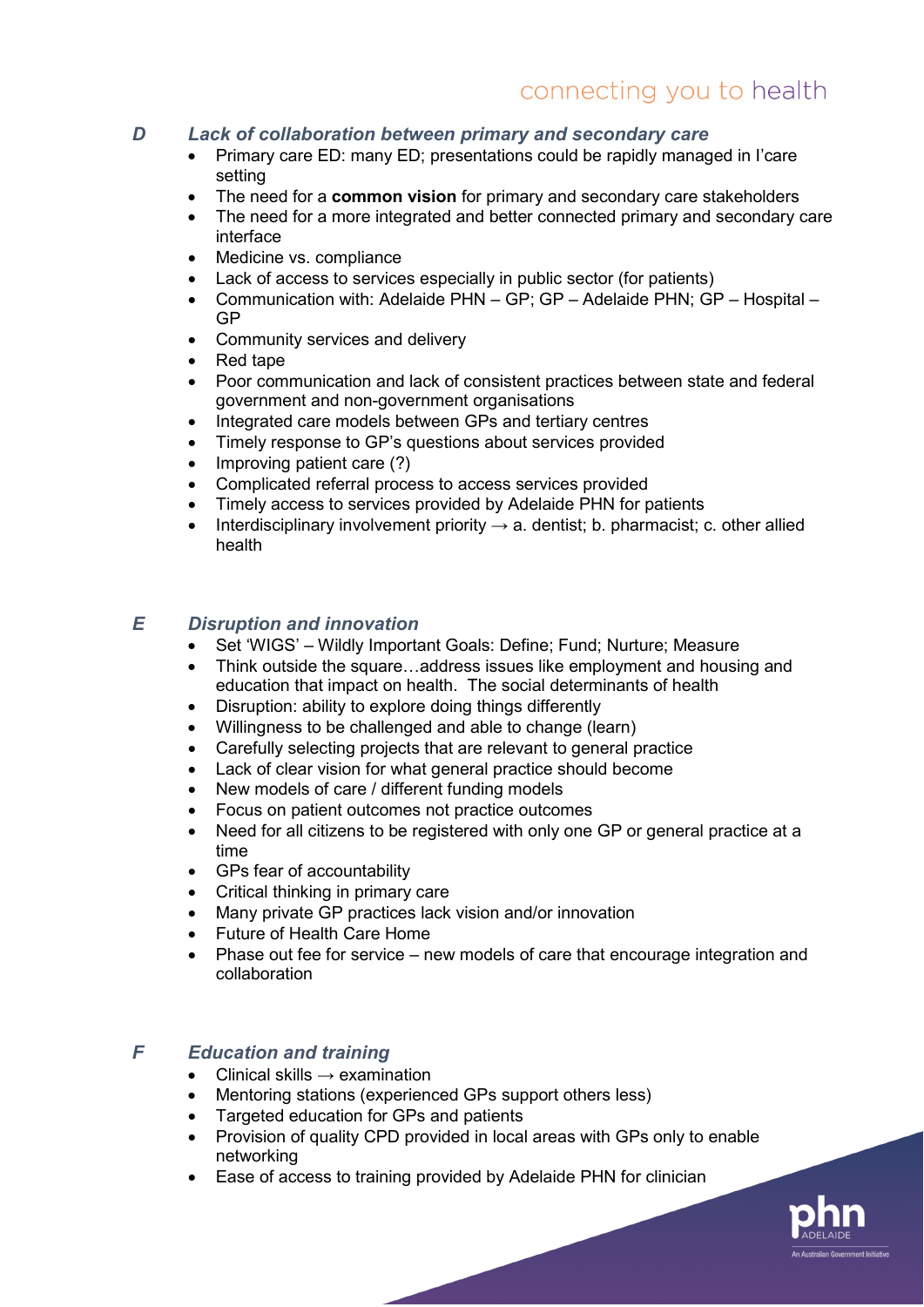#### *G PHN and GP communication*

- Closer communication with GPs **grassroots**
- Clear communication:  $\rightarrow$  language;  $\leftrightarrow$  pathways
- Communication poor at getting message out
- Achieving direct communication with GPs (rather than just with practices)
- Engagement with RACGP, AMA and SA Health
- Improve engagement with GPs and PHN
- Collaborative planning for support to GPs
- Survey all GPs what they want
- Developing personal relationships with GPs to enhance shared goals

#### *H Advocacy and facilitation*

- PHN to grab opportunity to help Shine SA to not close two centres
- Post natal mental health I'care is able to help this significant problem
- Encourage, support and advocate for GP continuity of care (aged care and elsewhere)
- Patient centred care to improve outcomes

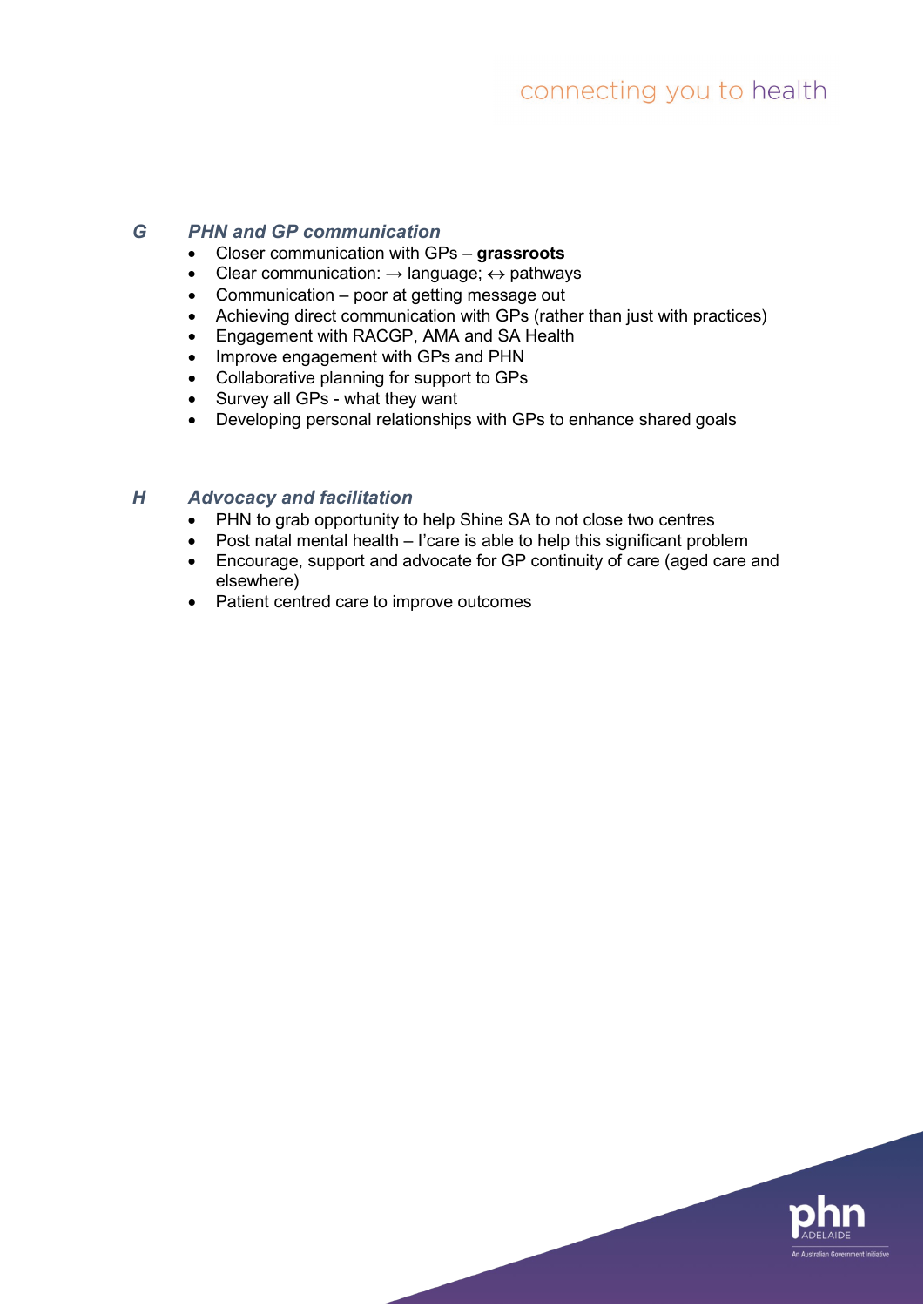# **Workshop 2 – 19th March 2019**

#### *A Lack of collaboration to achieve a common goal*

- Willingness of GPs to work as a team with others to contribute to a common goal
- Establish network opportunities for practice managers
- Inter relationship with other GP bodies e.g. RACGP, AMA CGP
- Good relationship, easy access to Adelaide PHN
- Communication between PHC workers and PHN staff / programs / services
- Increased communication
- GP engagement
- Improved communication between GPs and allied health
- Trust in: people; good things can be achieved; the process

#### *B Sharing success stories for improvement*

- Defining GP champions success stories patient outcomes
- Positivity we only communicate negatives!
- Innovation
- Help GPs with disruption and change in industry
- Rolling out HealthPathways and increasing it's awareness

#### *C Difficulty in accessing quality mental health services*

- Difficulty in accessing quality mental health care
- Access to timely and quality mental health clinicians
- Difficulty in accessing urgent mental health care (youth) men
- Better system to access psychiatrist for our mental health patients
- Preventive mental health strategies and programs

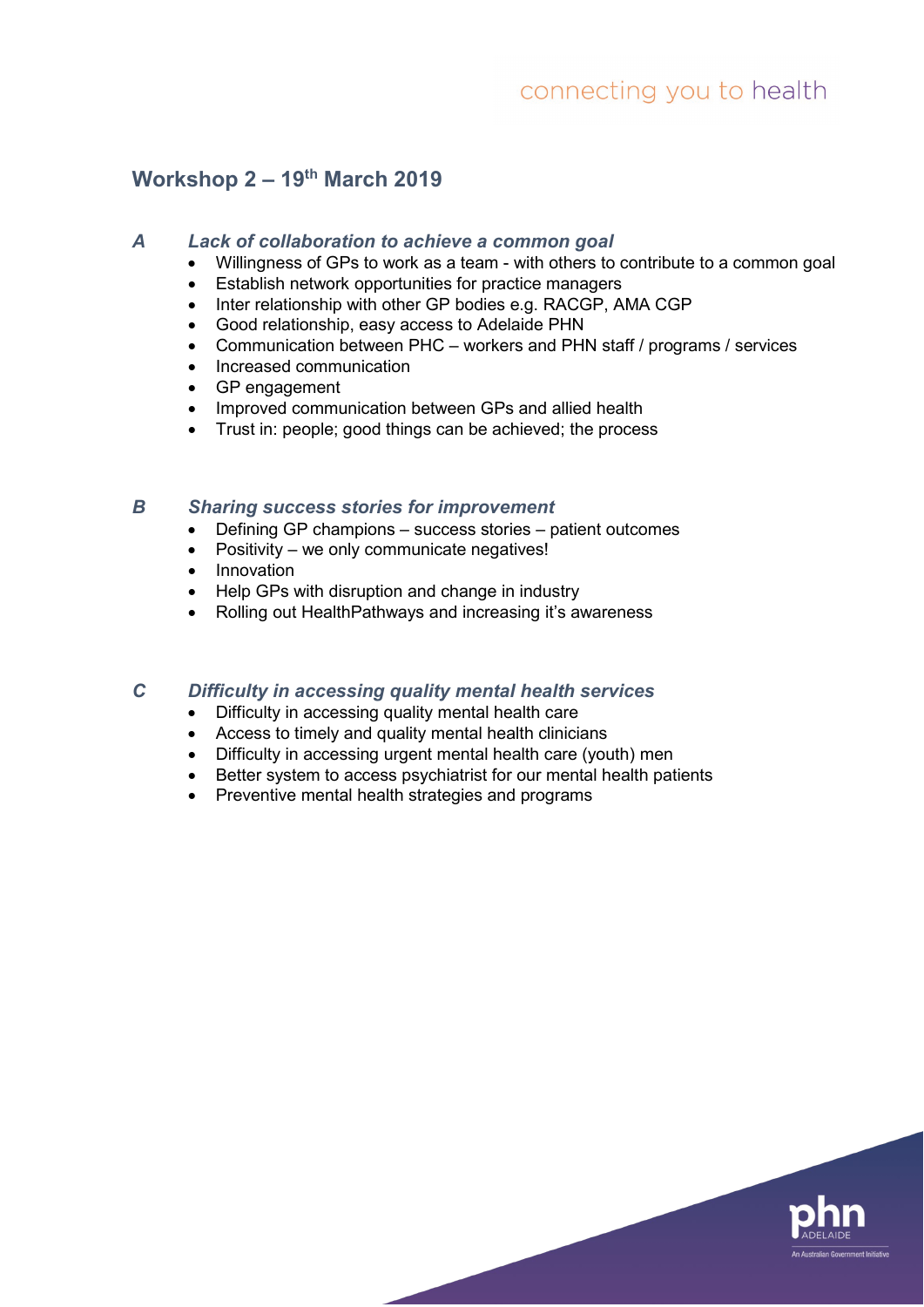#### *D Greater understanding of PHN functions and capacity*

- Ensuring sustainability and quality of programs offered
- Inability to quickly to respond to market changes
- Lack of funding for support of GPs
- Reasonable expectations. Do you know what we do? What we can't do and why?
- Understanding exactly what Adelaide PHN is responsible for
- Awareness to all the doctors about services available from / by Adelaide PHN
- Clarity about Adelaide PHN programs
- Education about Adelaide PHN initiatives and ways Adelaide PHN can help GPs
- Workshops for GPs in regard to available resources from Adelaide PHN<br>• Egos, politics. agendas. legacies (Divisions. M7's) etc.
- Egos, politics, agendas, legacies (Divisions, MZ's) etc
- Lack of understanding of what Adelaide PHN does / capacity
- Adelaide PHN role definition
- Communication about Adelaide PHN activities at GP level face to face
- Governance / transparency
- Increase transparency
- Lack of understanding of services provided
- Lack of understanding of what Adelaide PHN does
- Communication tell us what you want!
- GPs need to be acknowledged and responded to

#### *E Poor relationship between acute and primary care*

- Lack of advocacy (dealing with SALHN) (need a GP Liaison Officer!)
- Multimorbidity polypharmacy especially with tertiary care hand and over to GP
- Co-ordinate regular feedback and liaison with GP practices and SALHN
- Lack of collaboration between primary and secondary care
- Collaboration between primary and secondary care
- Report cards for general practices on SA Health hospital utilisation (admissions / ED / OPD)
- Lack of engagement between hospital (SA Health and Private) and general practice
- Feeling services are unevenly distributed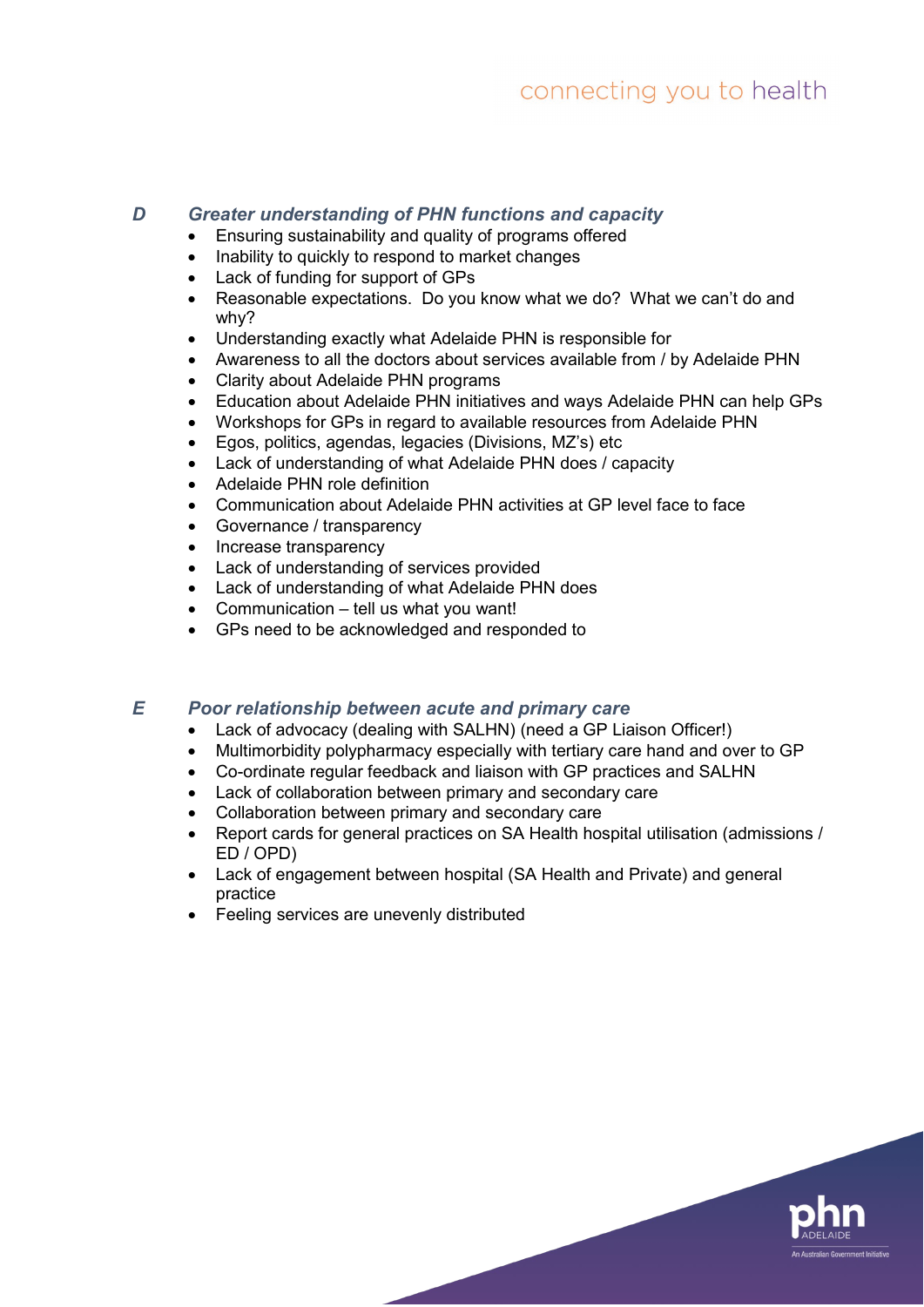#### *F Use of technology and data for better health outcomes*

- Previously a computer technician could visit the practice and look at the practice data and analyse areas that would need improvement in patient care / outcomes
- Transparency relating to PHN use of practice level data
- Improve in technical support such as software backup systems
- Practices linked with data base of the patient demographics and disease burden in the area
- Awareness of unmet health care needs in the community
- IT support using practice data to improve patient outcomes

#### *G Building workforce capacity*

- Training to practice staff to improve their ability to handle difficult patients Improve their confidence especially the new younger staff
- Commissioned GP nurse training which supports Team Based Care in chronic disease management
- Medical Practice Assistant training scholarships for practice staff

#### *H Access to specific services*

- Aboriginal health improve access and follow up; most of them don't keep up with regular follow up
- Access to community for chronic disease self-management programs
- Facilitating GPs to focus more on preventative health

#### *I Federal and state government advocacy*

- Advocacy for GPs with State / Federal Government
- Increased funding in chronic disease management
- Advocacy regarding social determinants of health

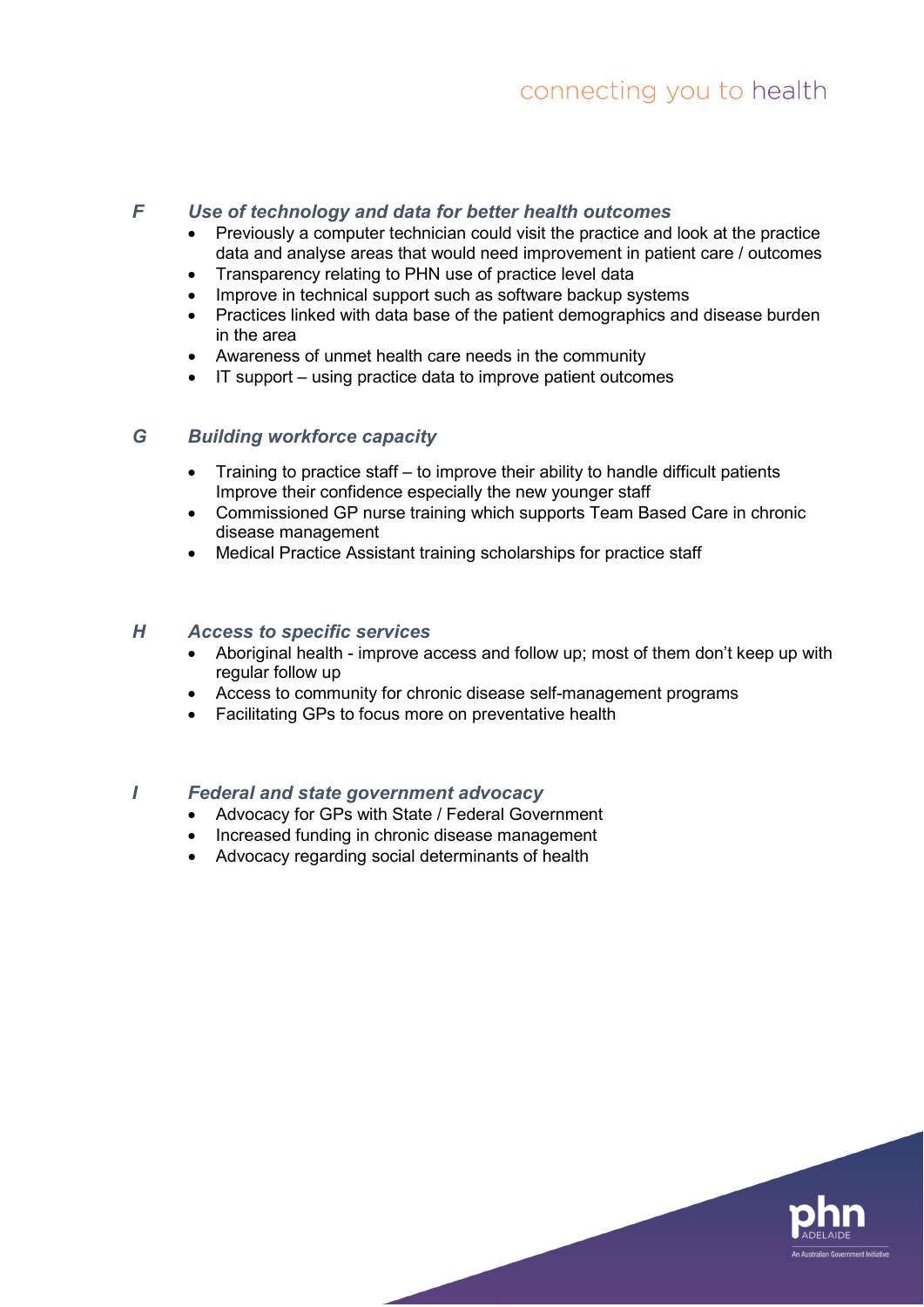# **Workshop 3 – 8th May 2019**

#### *A Lack of awareness of what Adelaide PHN does*

- Better understanding of Adelaide PHN functions
- Understanding the roles of personnel at Adelaide PHN
- Awareness of the programs that can be accessed by GP (South)
- Engaging with GPs, so know what PHN does or can do
- Lack of knowledge / awareness by GPs / Practices of PHN services and how they can assist practices and our patients
- Governance, trust, data issues
- Complaints not passed up the line nor responses received
- Follow through: PHN was promising to make interpreted letter for NESB patients for appointment notification at refugee forum and we **never** received presentations of lectures / education events as promised
- Appropriate referral pathways (South)

#### *B Prioritising funding for General Practice*

- PHN funding diverts \$ from Medicare and therefore reduces the effectiveness in which GPs can perform their roles. We are outsourcing general practice to allied health but patients are seeing **us** for their care and we are ultimately responsible Increase remuneration to untie our hands
- Help with funding to make radiology and specialists more affordable
- Telehealth to access specialist care
- Referral system for specialists public / private
- Promote general practice State and Federal Government advocacy
- Address GP needs
- Needs of GPs
- Vision, direction, benefits to GPs
- Abolish "innovative" café / restaurant drop in clinics please and Health Care Homes. Cannot trust the government diverting funds from Medicare when we need direct \$ support for GPs. Research opportunity to show increase Medicare funding decrease hospitalisations currently underfunded
- GPs feeling PHN funding and focus is not prioritising general practice
- Funded pharmacy support
- Case workers, transport assistance, remind patients to attend GP appointments and specialists appointments particularly for elderly, mentally ill patients and NESB patients. This costs the system paying for lost appointments and interpreting services

#### *C Unclear mental health pathways and long waits*

- Improve access to mental health services
- Urgent psychiatry appointments
- A clearer pathway for mental health appointments
- More allied health support e.g. mental health
- Quick access to GP / PASA (adolescent psych) (south)
- Access to commissioned services can be difficult due to long waiting times
- Perinatal mental health support (South)
- Support or program for increase suicide risk patients (southern)
- Programs frequently changing names / parameters / eligibility

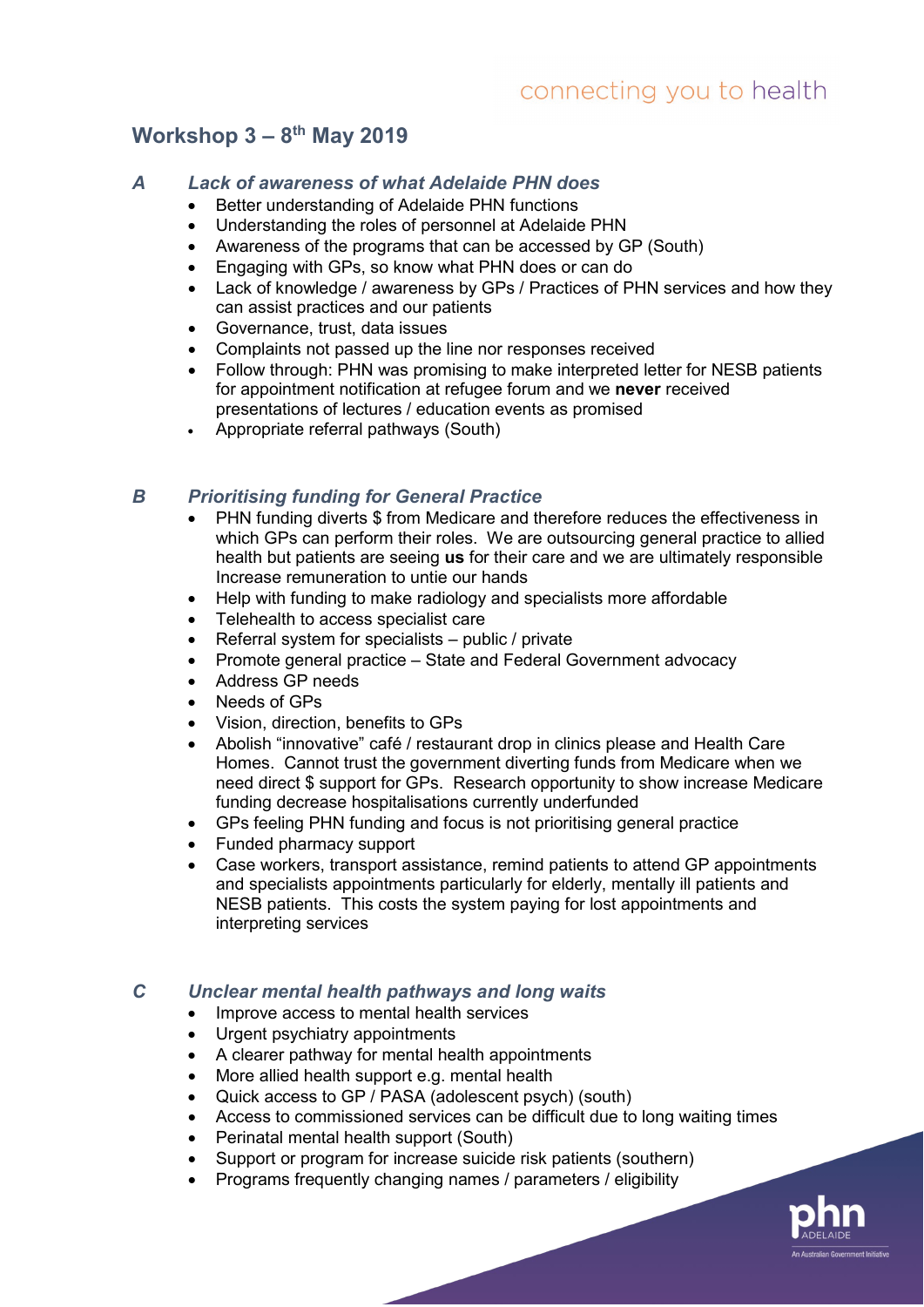#### *D Education and training for GP practices*

- Why aren't education sessions recorded for reviewing online webinars? They would be good resources for review learning, sharing, especially when we can't attend
- Education and training for GPs
- Face to face visits at the practices MUST include GPs possibly practice owners as well as nurses / practice managers
- General education across the board (nurses, receptionists)
- Support for practices with changes e.g. new PIP funding and requirements
- GP practices would like to look to Adelaide PHN for help with staff training
- General support for GPs
- Regular personal contact at the practice i.e. attendance at practice meetings

#### *E GP practice business support*

- Assistance would be appreciated with writing legal documents
- Level of support and access
- Lack of practice structures and processes support e.g. training, mentoring
- Link together some practices to work as a "buddy practice" mentor each other
- Respect and acknowledgement of all ideas / suggestions
- Providing education around business support / ensuring viability of GP
- Engagements Adelaide PHN needs to visit all GP practices and drug RGPs
- Need more GPs so they don't burn out
- Support practice on business management issues in medical centres
- Assistance recruiting doctors
- Debriefing support for GPs / PNs / admin especially those dealing with Mental Health "keep the practices healthy"

#### *F Lack of communication between APHN and General Practices*

- Communication
- Lack of communication
- Communication could be improved
- Communication needs to improve between GP Practices and Adelaide PHN
- Frequent change in GP liaison staff
- Communication a secure email service like HealthLink. Front line not passing feedback up the line
- Very poor follow through e.g. promised phone calls or contacts don't eventuate; no-one ever checks that email address

alian Government Initiativi

• Lack of technical knowledge and access to specific services